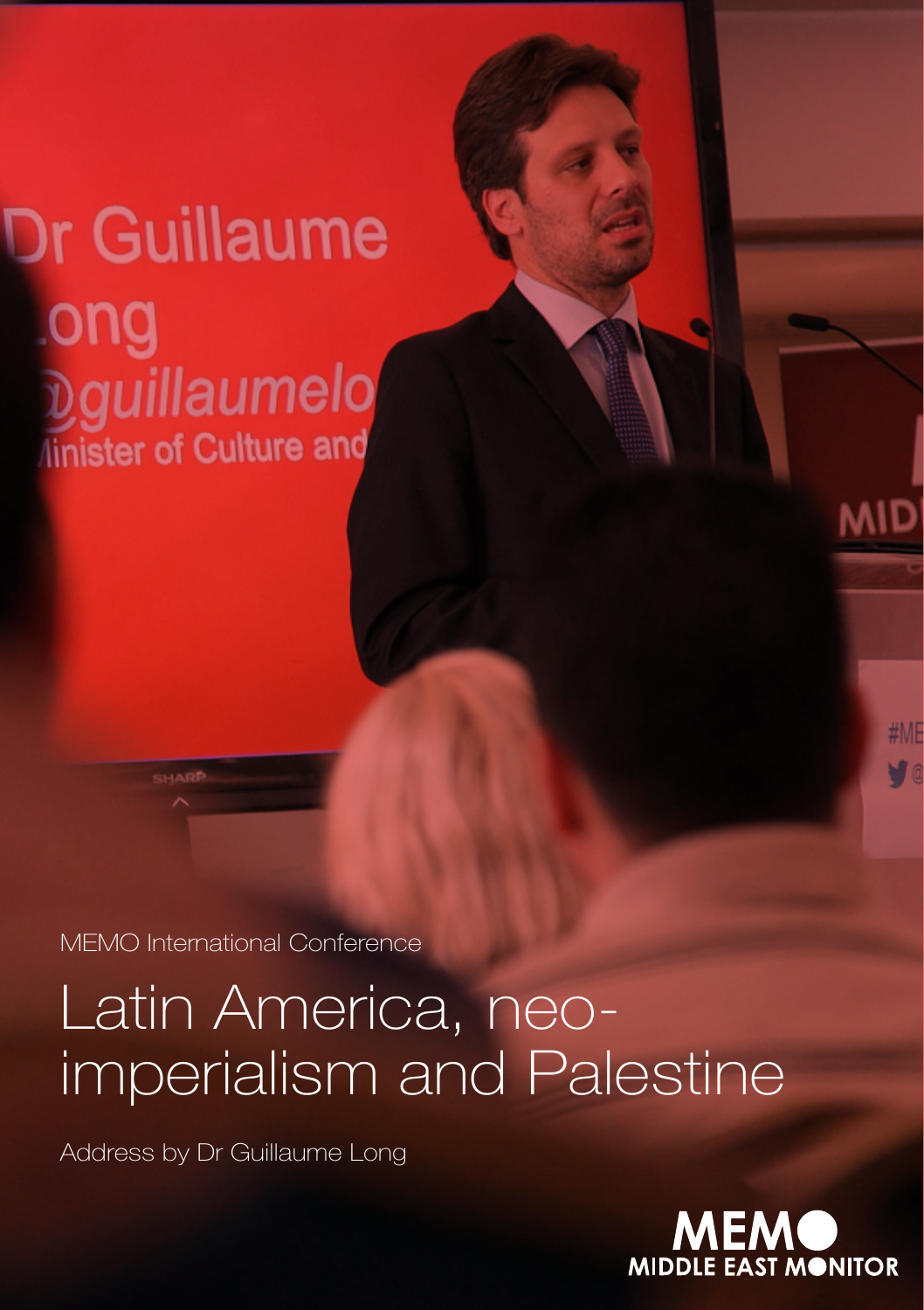## **MIDDLE EAST MONITOR**

The Middle East Monitor is a not-for-profit policy media institute that provides research, information and analyses of primarily the Palestine-Israel conflict. It also provides briefings on other Middle East issues. Its outputs are made available for use by journalists, academics and politicians with an interest in the Middle East and North Africa region.

MEMO aims to influence policy and the public agenda from the perspective of social justice, human rights and international law. This is essential to obtain equality, security and social justice across the region, especially in Palestine.

Title: *Latin America, neo-imperialism and Palestine*

Address delivered: August 22<sup>nd</sup> 2015; London First Published: August 2015 ISBN: 978-1-907433-24-5

Copyright © MEMO Publishers 2015

All rights reserved. No part of this publication may be reproduced. stored or transmitted in any form or by any means without prior permission of the copyright owner.

This report is available to download free of charge on the Middle East Monitor Website: www.middleeastmonitor.com



MEMO Publishers 419-421 Crown House North Circular Road London, NW10 7PN t: +44 (0)20 8838 0231 f: +44 (0)20 8838 0705 e: info@memopublishers.com w: www.memopublishers.com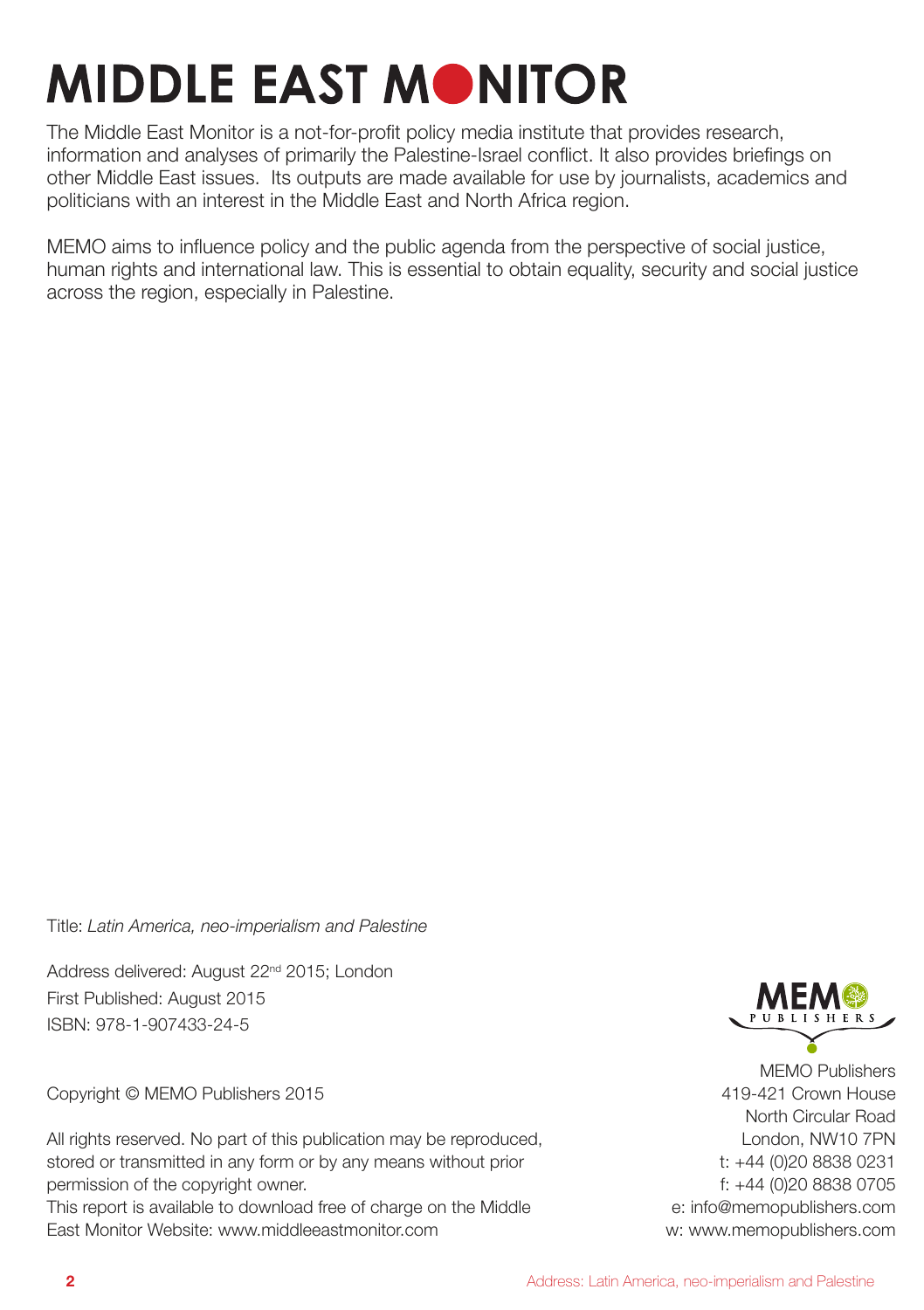

# Latin America, neoimperialism and Palestine

Dr Guillaume Long



Dr Long is the current Ecuadorian Minister of Culture and Heritage, and president of the International Relations Commision of Alianza PAIS (ruling party). He was minister of Knowledge and Human Talent.

He started his political career as the president of the Board of Evaluation, Accreditation and Quality Assurance in Higher Education (CEAACES). He holds a PhD in International Politics from the Institute for the Study of the Americas, University of London.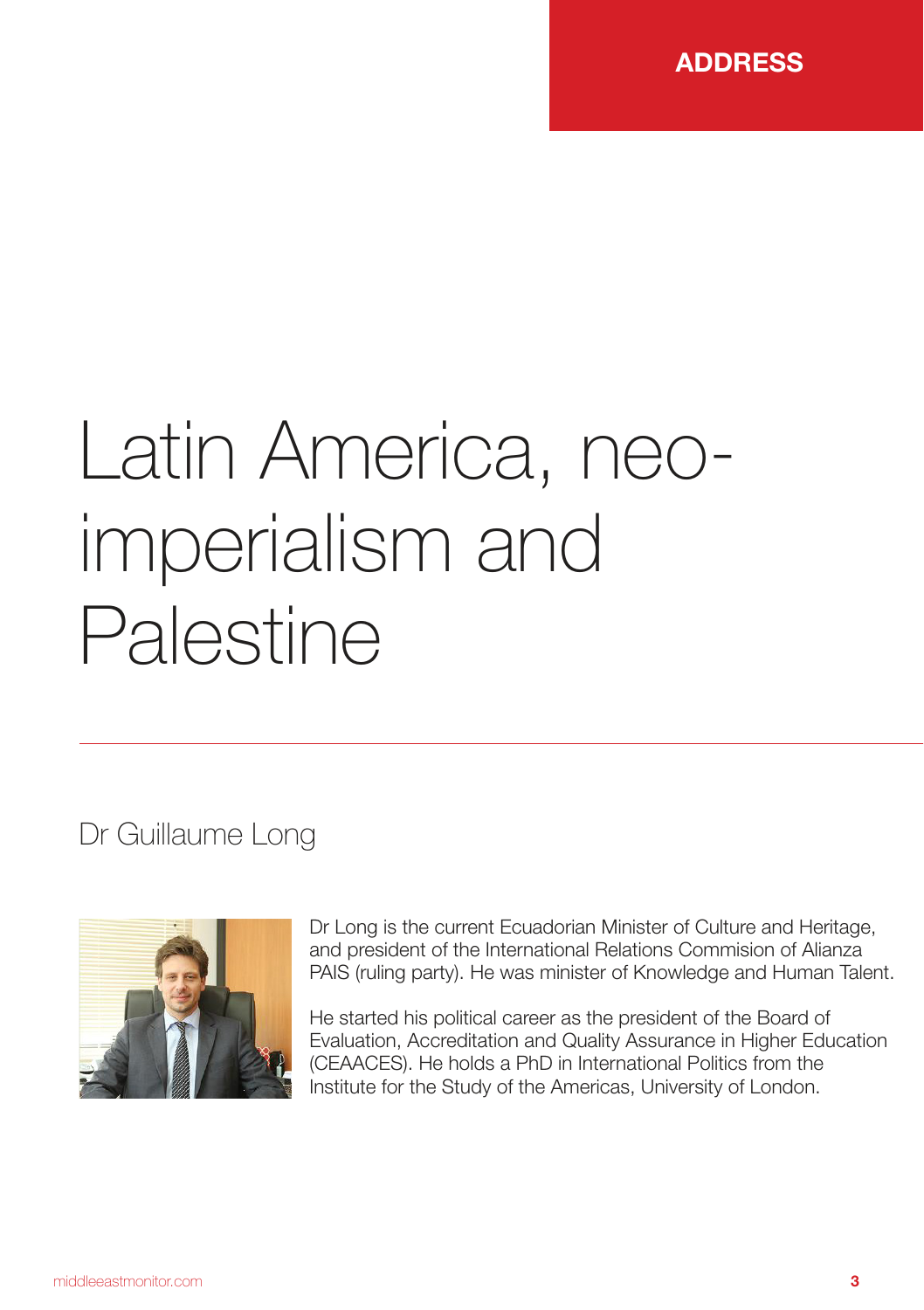Dr Guillaume Long

### Address: Latin America, neo-imperialism and **Palestine**

Latin American solidarity with Palestine has a long history, particularly in the political left. This is not something new. What is new is that the political left is suddenly in power in a number of countries in Latin America, whereas it wasn't for - with violence in exceptional cases - most of the history of the Cold War.

Cuba obviously was the precursor in - I would say - south-south relations in general, not just relations with Palestine, from a Latin American perspective and kind of carried on the spirit of the London conference. Throughout the 1960s and 1970s Cuba had a foreign policy that was that of a giant including military intervention and a number of extra-continental scenarios in Africa. In fact in the case of the Middle East, Cuba participated in the Yom Kippur war in 1973 on the Syrian side and Cuba led the way for the Latin American left, for many years, on its position on Palestine.

Nicaragua then played an important role in the 1980s also with a strong internationalist position. We are today with the Bolivian ambassador who proudly explained to you all what Bolivia has done, it's been one of the most radical countries in opposing what we've all called the Israeli genocide in Gaza. We are the proud heirs of this left-wing, Latin American, internationalist south-south tradition of standing by Palestine.

Conversely, Israel has played a very conservative, pro-status quo in Latin America since the birth of the Israeli state. So there's a direct correlation there. If you look at the role of Israel in Latin America, particularly in the 1980s, which is when it really gets involved, it was basically doing the dirty work that the Americans really didn't want to do. Specifically in Colombia, they were very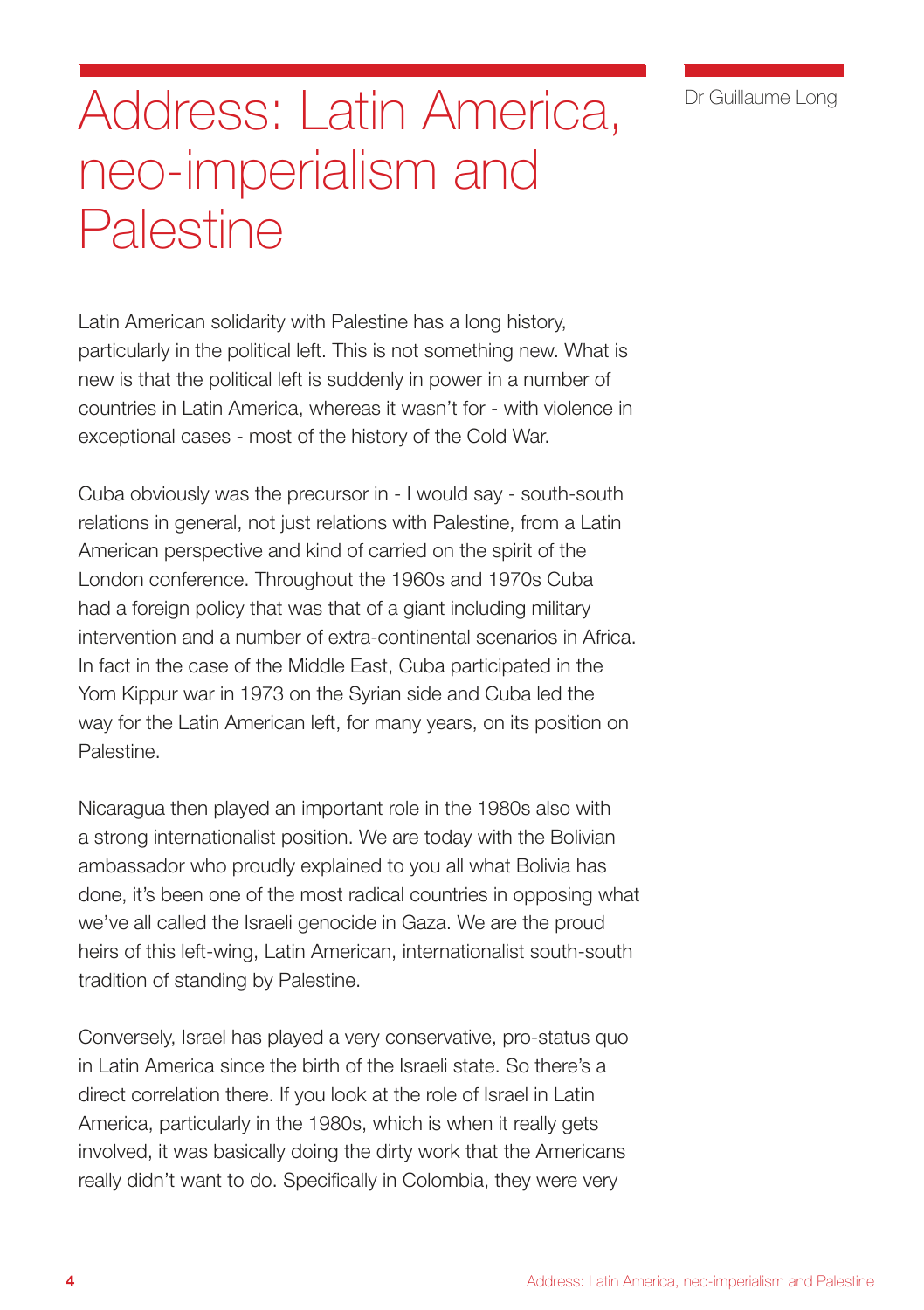strong in Colombia in the army and training the paramilitary force and we're talking really bad paramilitary forces – drug cartels involved in genocide and killing anything not just the guerrilla forces, killing anybody that they suspect of remotely progressive ideas. People like Yair Klein, this is very documented now, and Isaac Shoshani, the Mossad basically were very heavily involved in arming paramilitary groups in Colombia. Paramilitary groups are still a part of the problem today, in fact they are one of the major hurdles to reaching sustainable peace in Colombia and we're all very enthusiastic in Latin America, especially the neighbouring countries such as Ecuador, with Colombian peacekeepers because the Colombian war has affected all of us and yet paramilitary groups trained and armed for a long time by Israel are a major obstacle in reaching that peace.

The same situations in the Central American conflicts. Israel played a really nefarious role in the Central American conflicts supporting some of the most aggressive, genocidal dictatorships. Playing a role in the Contras and Sandinistas war; obviously on the side of the Contras. And in the south coast also we find traces of Israeli intervention in the Argentine dictatorship etc., etc.

So again for the Latin American left the scenario is pretty simple. We all believe in the right for the Jewish and Israeli people to live in peace but we're very clear about the role that Israel's playing in Latin America and the role Israel's playing through its colonial policies and its policies of apartheid in the Middle East. So finally of course in the 20th century we see the arrival of western governments. Why do we see the arrival of western governments would be a talk by itself.

Broadly speaking there's a backlash against neo-liberalism in the 1980s and the 1990s. Latin America was a real laboratory for extremely radical and fundamentalist neo-liberal austerity policies in the 1980s and 1990s starting with of course Chile during the Pinochet years but all of us were really very much affected by Reaganomics applied to Latin America which isn't Reaganomics or Thatcherism applied to the welfare state.

Reaganomics applied largely to pre-modern feudal context where there is already an absence of state is terrible and it meant the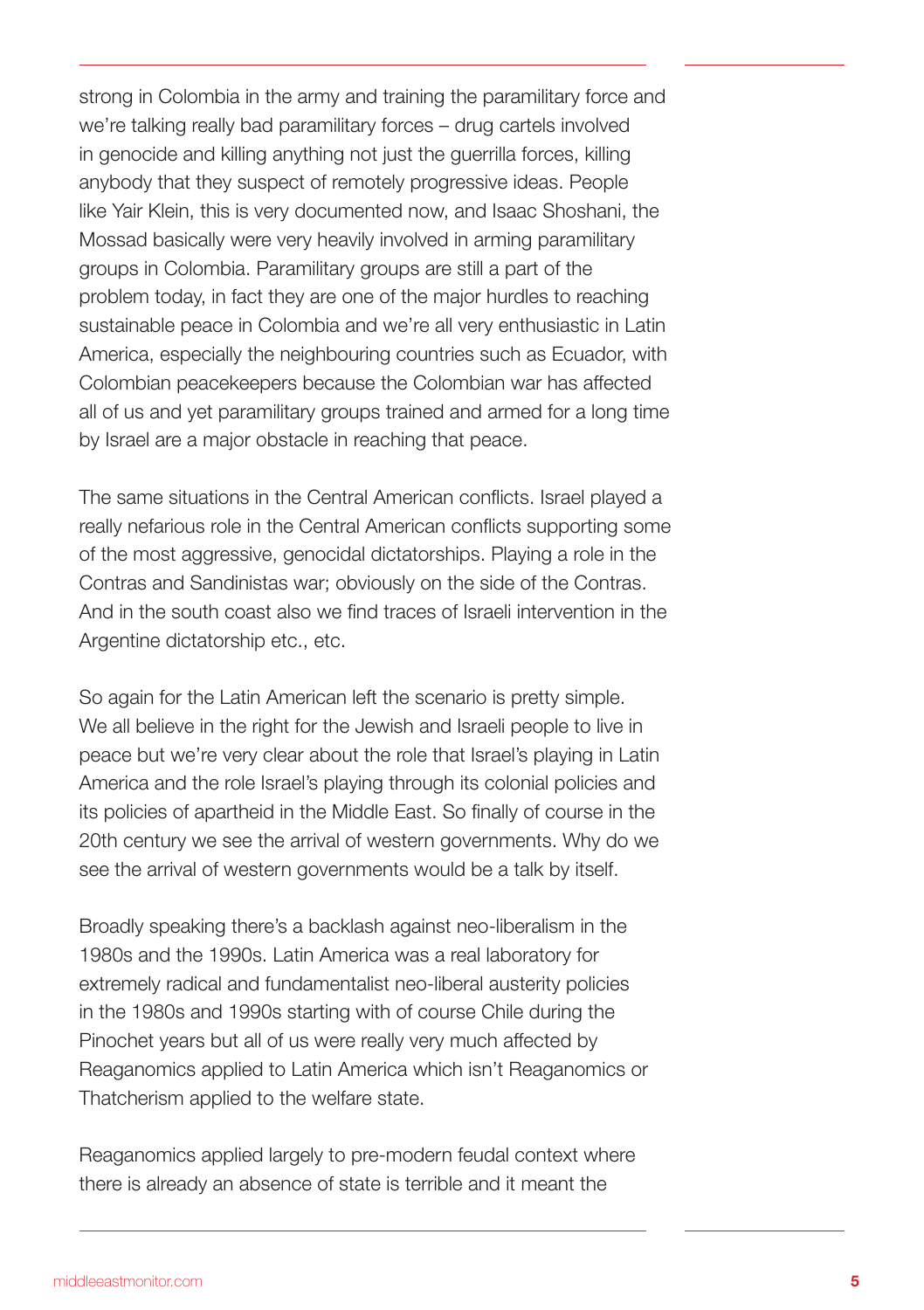abolishment of large parts of our population, the dramatic rise of inequality and that dramatic rise of inequality caused a political backlash. First it caused during the 1990s a lot of political instability, a lot of uprisings, a lot of - well in the case of Ecuador we were one of the greatest victims of that instability between 1996 and 2006. That decade we had seven presidents and I'm not even counting overnight juntas and presidents for a few hours. It was chaos caused by massive impoverishment of the population and the rise of inequality and austerity and so on and so on, negative growth rates of course and the major banking crisis because all of the money was offshore in 1999 and the migrants crisis and so on and so forth.

So all this created a backlash with the election of in the case of Ecuador the President Correa in 2006 came to power in 2007 but the largely the allegiance started officially with the election of Hugo Chavez in 1998 or 1999 and *[inaudible]* then the return of the Sandinistas and *[inaudible]* etc. etc. etc. creates now a scenario where we can talk of a very progressive, an important number of countries in Latin America that are on the political left that have adopted progressive redistributive policies for their populations and are basically asserting very sovereign foreign policies and this sovereign foreign policy is anti-imperialism and it has obvious consequences in our relation with the Middle East and in our condemnation of Israeli colonialism. Colonialism is also a sensitive issue in the Americas and Latin America, we still have colonial outlets one of them on the Falkland islands of course, which we all consider a colony, all of Latin America has a unified position on that nowadays. And Puerto Rico, which is a US colony of course amongst others. So this is something we feel very strongly about and Israeli colonialism and apartheid politics is no exception.

Finally, I think one of the most remarkable things of what's taking place in Latin America is that we maybe, this is taking a risk here, that we may be the first real true experiment of consolidating the nation state in the traditional *[inaudible]* sense, the capitalist nation state, although we try to take it as close as we can to a more socialist model, that's not violent and that's democratic. If you think about it, the construction of a modern state is always violent,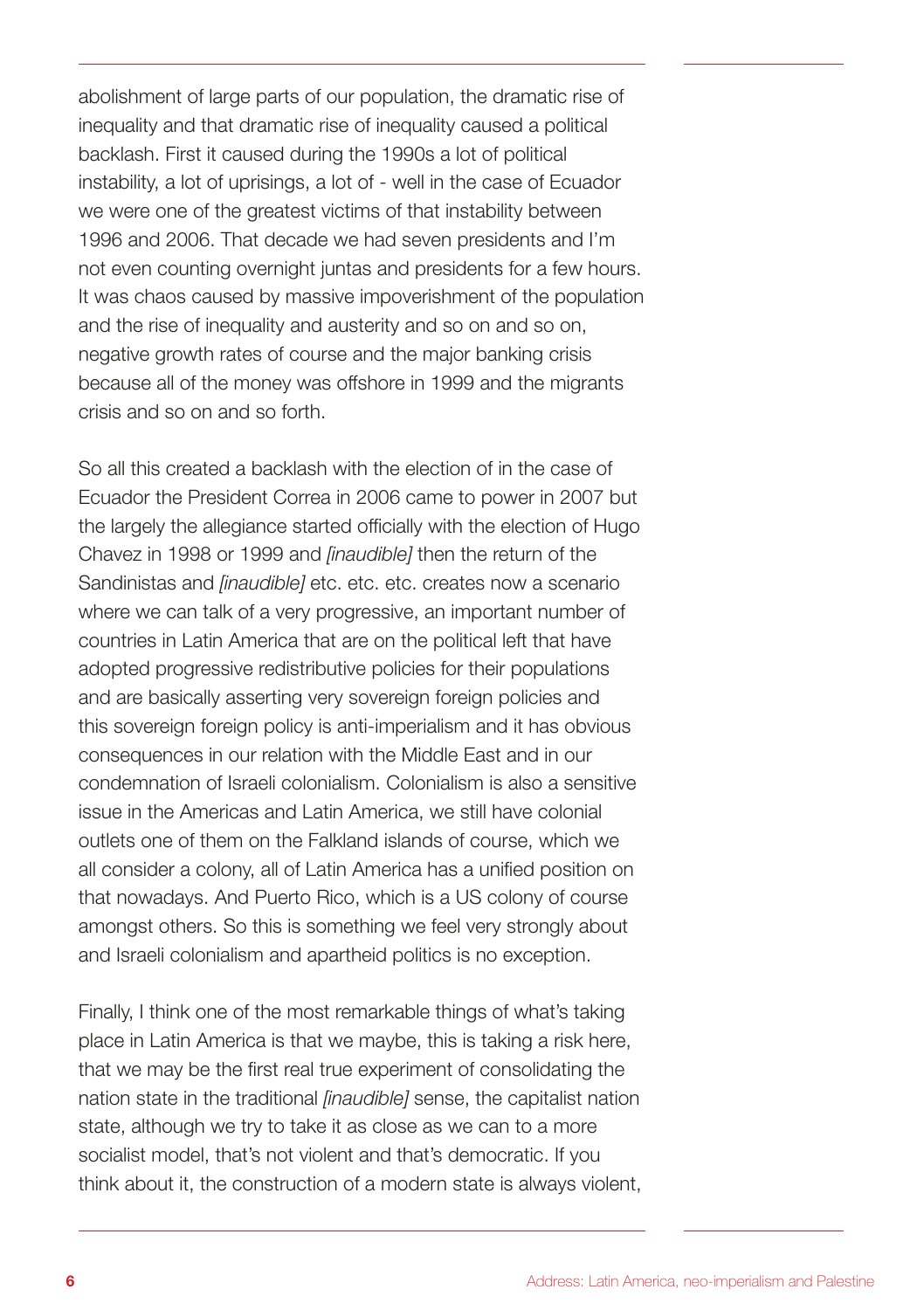and in pretty much every case is always authoritarian. Even in the case of the United States which was one of the most democratic experiments at creating the modern capitalist state. Even in the case of the United States the tension between capitalism and feudalism was eventually solved through civil war.

We're dealing with that tension now, that same tension between the plantation state that we inherited, with all the inequalities and all the exploitation and all the traumas and a modern state that gives rights to its citizens through absolutely peaceful and nonauthoritarian means. In Ecuador we've had ten elections in the last eight years. Local media - local as in UK and European call populism, we believe the name for that is democracy. Now this is not easy to do; to assert sovereignty in a vivarium sense, the *[inaudible]* don't exist, the state legitimacies don't exist without being authoritarian. And I think this is an example, especially in the early years. Once you've institutionalised people's minds then you can, you know, countries that are highly institutionalised can call themselves highly democratic. But in the early years it's very difficult. And I think that is the great south-south example Ecuador and its neighbours and Latin America have to give. And I would include the Middle East. This kind of tension that we've seen in the Middle East and in the south in general, in the third world in general between sovereignty on the one hand and democracy on the other has to be resolved.

I said in Ecuador, ten elections in eight years. We can't fear democracy, whatever the outcome may be. And this is also a debate that has to do with the Middle East and it's a very worrying debate in the context of Europe. We cannot fear democracy, whatever the result may be, whether we like it or we don't approve of the result. But at the same time we have to articulate nationalist and sovereign policies that enable our states to be viable, to be independent, and to be equal leaders in the international system. And I think that if you look back on the Latin American experience, 100 years from now from a historians' point of view, that will be the single most novel thing about Latin America, how we've managed in the case of Ecuador to chuck the US military base out of Ecuador and say thank you but no thank you, go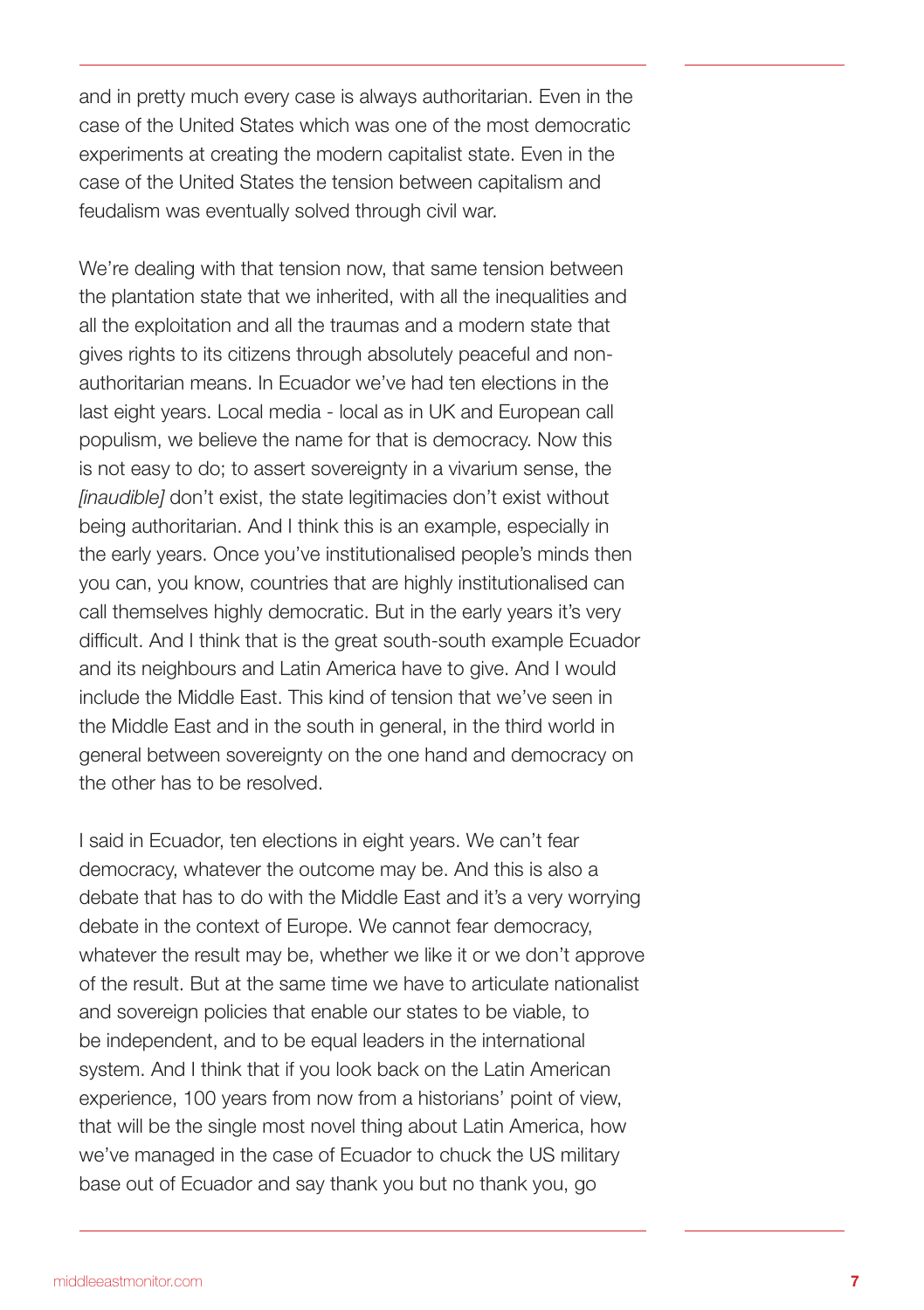home. How we've managed to redistribute land and wealth and income *[inaudible]* reducing by 20 per cent, reducing the GDP coefficient from 0.55 to 0.36 which is a huge reduction of inequality that's how inequality is measured internationally, without violence, through democracy, through elections, I think that's the great without empire - other democracies have been constructed through our empire - without outside interference. And that's something we have to reflect in the context of the political staff, in the context of precarious institutionalisation, in the context of nation states that are still not consolidated which is the case of the so-called third world.

President Correa headed one of the governments that last year condemned what we called an Israeli genocide in Gaza. We recalled our ambassador and we opened our newly inaugurated embassy in Ramallah. And we believe that our struggle against the injustices of the *[inaudible]* system, including it's been mentioned here global governance through the UN Security Council including many unfair aspects of international financial architecture. The Fed, Wall Street, IMF, world bank, so on and so forth that broker our struggle against financial governance as well and our struggle against remnants of colonialism have to be one and integrated and that necessarily includes one of the great paradoxes of the 21st century which is the plight of the Palestinian people. So we have to understand the plight of the Palestinian people that's how we're treating it in Latin America as part of a much broader pattern of symmetry, injustice, colonialism and neo-colonialism and imperialism. As such, the people of Palestine can count on the solidarity of the people of Ecuador.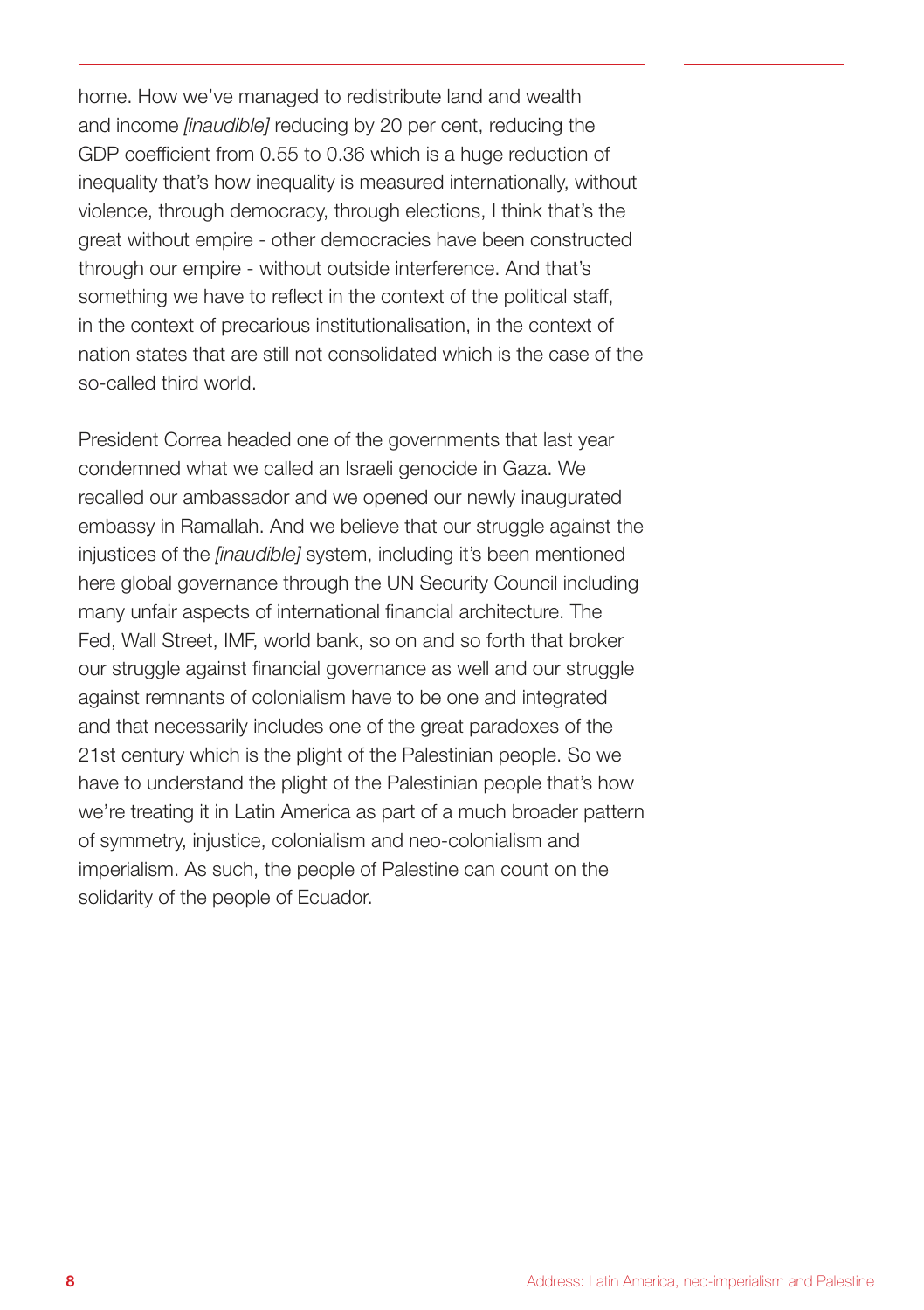#### Contribution during the Q&A:

I think one of the major lessons of the Cold War, certainly for the Latin American left, was that armed struggle could be no more. The first reaction was resistance to neo-liberalism and I would say neo-colonial resistance more than anything else. Throughout the 1990s you see a lot of NGOs, you see a lot of community grassroots movements. You see the rise of the indigenous movements, certainly in Ecuador that was one of the greatest achievements of the 1990s, was the creation of strong, viable social movements including the indigenous movement and the kind of resistance to neo-liberalism. But of course resistance, it creates a broad platform if you have a common enemy, but you can get stuck in resistance for decades and decades and decades and get used to resistance and not really aspire to take political power. So I think one of the great changes at the beginning of the 21st century was to generate these left-wing governments that had legitimate power aspirations and actually said we don't have to be this kind of pure, sometimes fundamentalist political left that only gets two or three per cent of the electorate every time you go into the box. We can win. That means creating broader platforms; it means being 80 per cent in agreement and not 100 per cent in agreement within those platforms. It means looking for charismatic leadership, and it means unity. And I think that's one of the great lessons of the recent Latin American progressive and democratic processes. Unity. And it's difficult to achieve. The Middle East knows it well. It's difficult.

I definitely agree that much more should be done not just in the political, diplomatic and symbolic level. I think that's a start, especially given the context where Latin America was pretty much doing for decades, I mean something a bit more complicated than that, but by and large doing for decades what the US hegemon was telling it to do and to dare have an extra regional policy at all you were merely allowed to solve a few problems with your neighbours and you have to tow the American line on every other matter and to vote in such a decisive way and to have an impact on right wing governments that are your neighbours but then their voters, their constituents see that we, or others, take a stand and that forces not necessarily pro-Palestinian governments or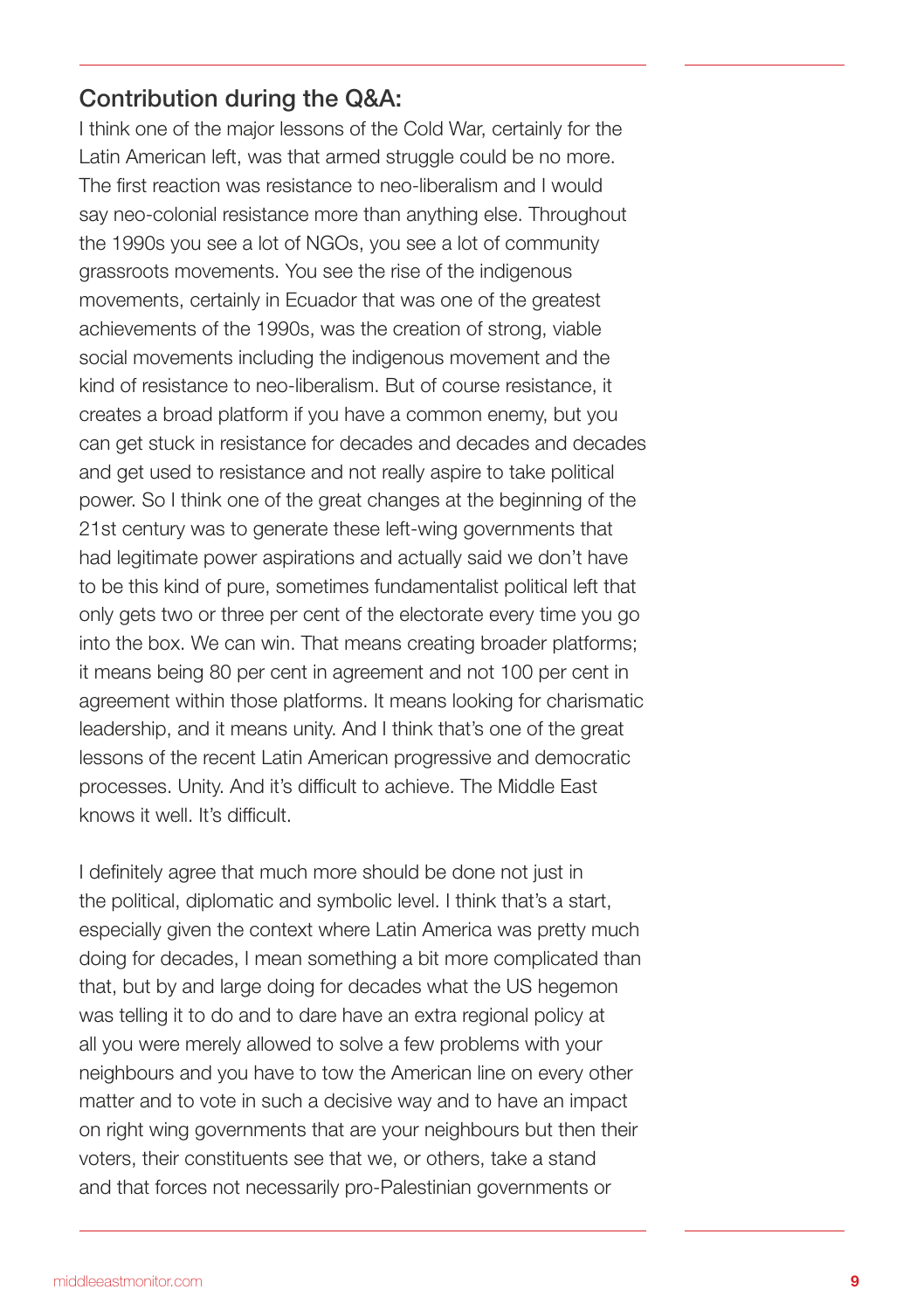Palestinians that have been closer to Israel, there's a complex intricate balance of power that's been shifting in Latin America and I think we've played a big role there and I think that's important. And we're not wealthy states we're third world states with our own economic issues and the fact that we've taken a stand I think is brave. What can we do economically? I think different governments have done different things, I personally think more steps could be taken with regard to boycotting certain aspects of Israeli colonialism. I'm speaking more as the president of international relations of my party than as a government member for obvious reasons. But I think we're on the way we're growing bolder and bolder and yes it wasn't *[inaudible]* to take those first steps and build an embassy in Ramallah and it may seem secondary but believe me it doesn't go unnoticed by the United States.

My trip here was really lobbied against. I went via the United States, it wasn't a pleasant experience. These are small things that are part of the solidarity. Of course we could have more economic muscle and the start of a closer solidarity as opposed to the end point *[inaudible]*.

I think Israel is the principle campaigner for a one state solution. I really believe Israel's policies over the last few years are paramount to geo-political suicide. It makes no sense whatsoever. So regardless of whether the consensus globally at least the diplomatic consensus, maybe not the academic consensus, but the diplomatic consensus globally - is for the countries to sustain a two-state solution. The actions of Israel are making this more and more difficult.

*\* This transcript has been edited for clarity*